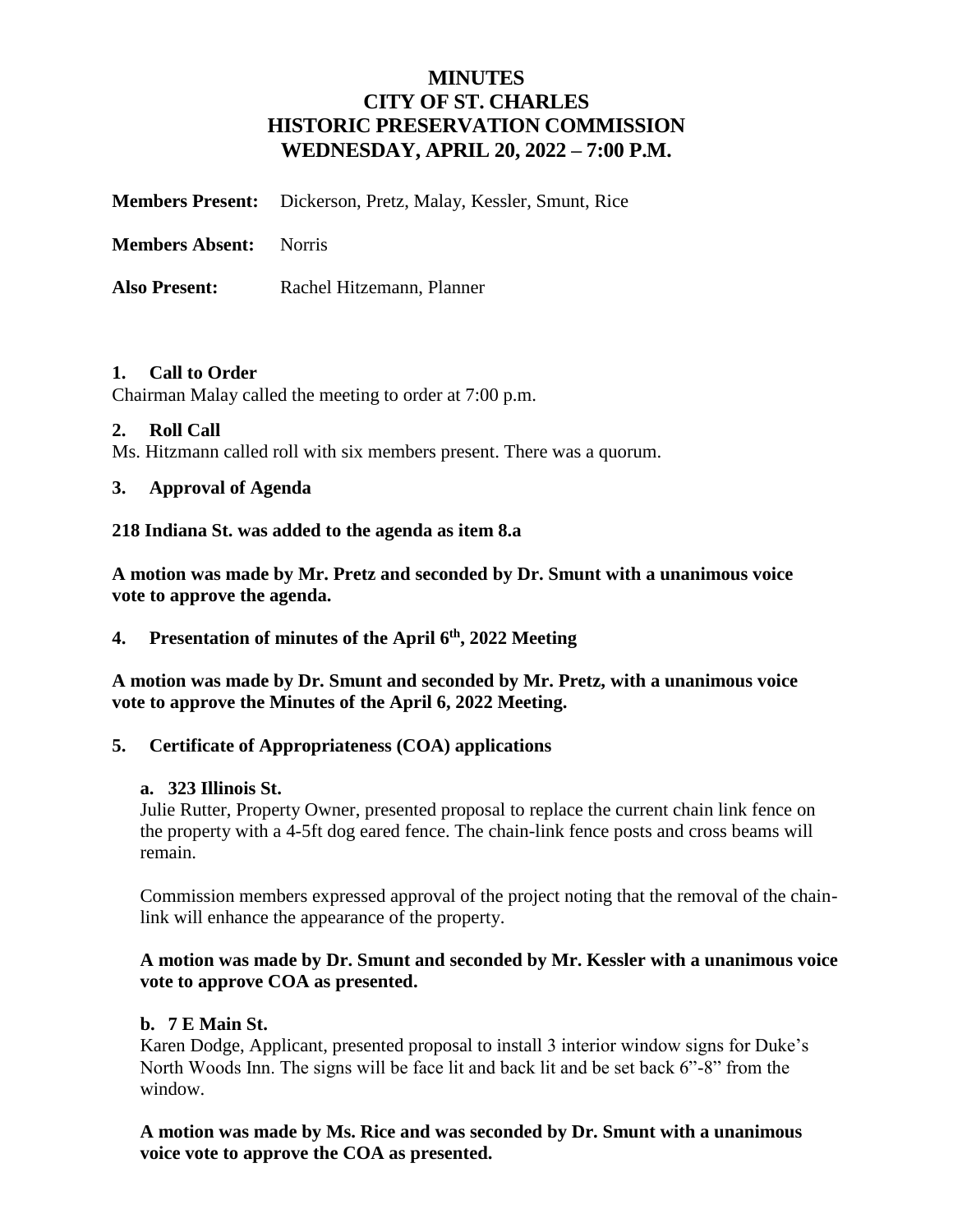### **c. 50 S. 1st St.**

Karen Dodge, Applicant, presented proposal to amend the previously approved COA for this property by moving the projecting sign and adding a black backer to the sign on the North elevation.

The Commission had no issues with either of the changes.

### **A motion was made by Mr. Kessler and seconded by Dr. Smunt with a unanimous voice vote to approve/amend the COA as presented.**

### **6. Grant Applications**

None

### **7. Landmark Applications**

None

**8. Preliminary Reviews-** Open forum for questions or presentation of preliminary concepts to the Commission for feedback

### **a. 218 Indiana**

 Brad Saelens, Project Architect, presented updated concept plan for new build at 218 Indiana Street.

The Commission discussed the different siding material and expressed overall approval of the design presented. They thanked the applicant for listening to their comments and revising the drawings.

### **9. Other Commission Business**

a. Erica Ruggiero, MIA Architects, gave a presentation on the progress of the Pottawattamie Survey. Ms. Ruggiero presented the GIS Map that was created for the survey area and discussed with the Commission additional items that could be added.

## **10. Public Comment**

None

## **11. Additional Business and Observations from Commissioners or Staff**

Ms. Malay noted that the Riverside Lift station would be moving forward. Dr. Smunt noted that the Public Works Department was supposed to come back before them regarding the parapet. Ms. Malay said she had a meeting with Public Works and would discuss the parapet with them and follow up at the next meeting.

### **12. Election of Officers**

Ms. Malay and Dr. Smunt were unanimously voted as Chair and Vice Chair by the Commission members for the 22-23 Fiscal Year.